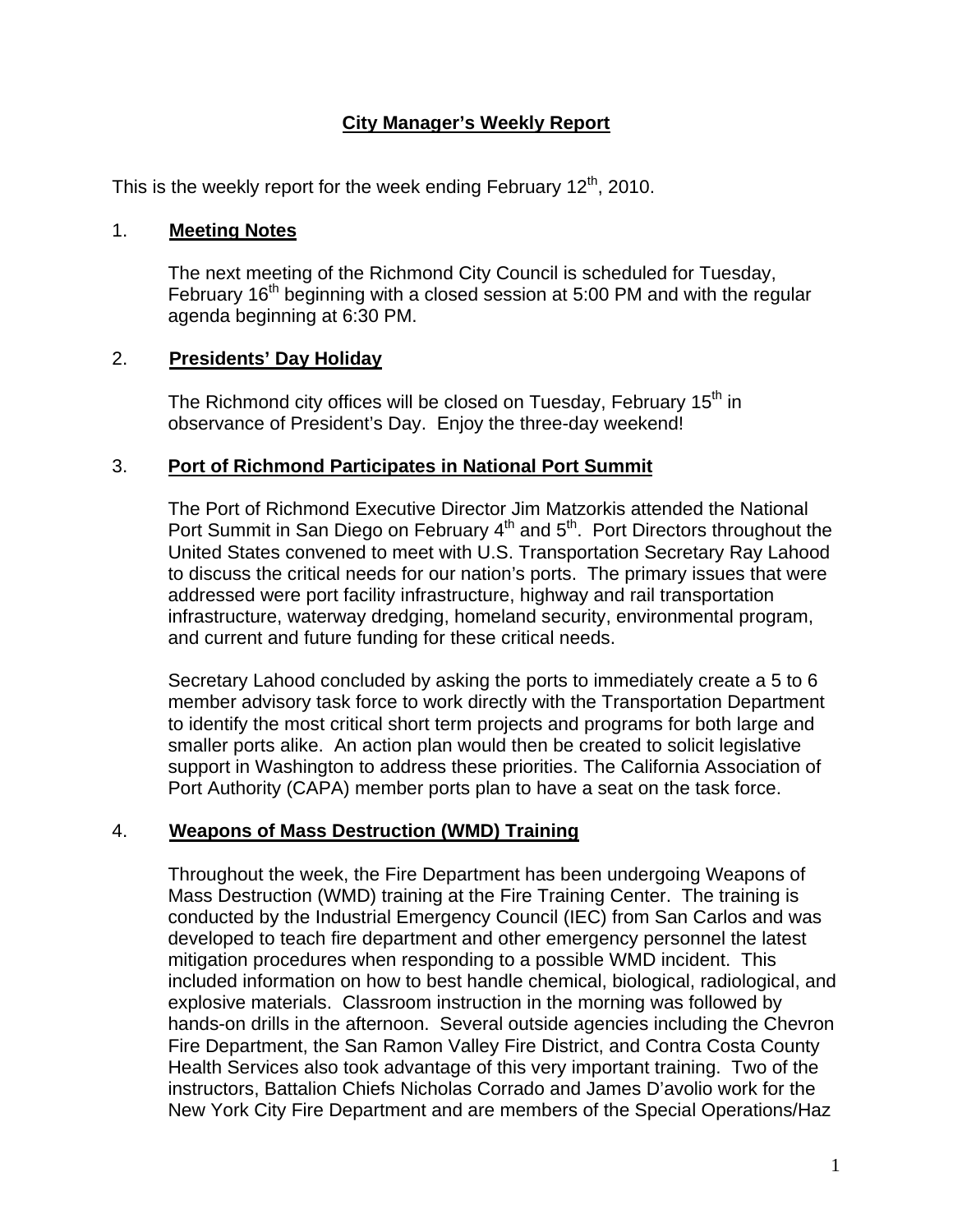Mat team. Their knowledge and expertise on this subject matter was invaluable in helping everyone learn more about protecting the public during a WMD event.

# 5. **California Boys and Men of Color Initiative**

Office of Neighborhood Safety Director DeVone Boggan has been selected to sit on a statewide Learning and Leadership Network for the California Boys and Men of Color (BMOC) Initiative. One hundred and twenty BMOC practitioners, policy advocates, system and institutional actors, media experts, academics, and researchers have joined a statewide workgroup to address policy issues and challenges facing boys and men of color. The California Endowment views BMOC as a key population group to address and believes that their success can serve as an indicator for improved outcomes among low income people and communities of color.

The BMOC Learning and Leadership Network will work towards developing a policy intervention agenda and a strategy for implementation during 2010. The Network is organized into five working groups to address the following content areas: Foster Care; Juvenile Justice; Workforce Training and Economic Development; Education; and Health. Director Boggan will provide leadership in the area of Juvenile Justice.

# 6. **American Public Works Association Inspector's Workshop**

The Engineering Services Department developed a partnership with the American Public Works Association (APWA) to host a 2-Day Construction Inspector's Workshop on February  $10^{th}$  and  $11^{th}$ . The City hosted and provided successful training to 57 inspectors from 28 Bay Area municipalities. Our courting of APWA may lead to utilizing the City's Auditorium for their future annual conferences.

# 7. **Recreation Highlights**

The following are highlights from the Recreation Department for the current week:

- Black History: The Senior Center will host an evening of celebration and recognition of community and history on Saturday, February  $13<sup>th</sup>$ , from 3:00 p.m. to 5:00 p.m. for \$6 per person. Tickets are sold at the Richmond Senior Center, 2525 Macdonald Avenue.
- Valentine's Day: The May Valley Community Center will host a Valentine's Day party for the After-School Program participants ages 6 to 14 on Friday, February  $12^{th}$ , at 3:30 p.m.